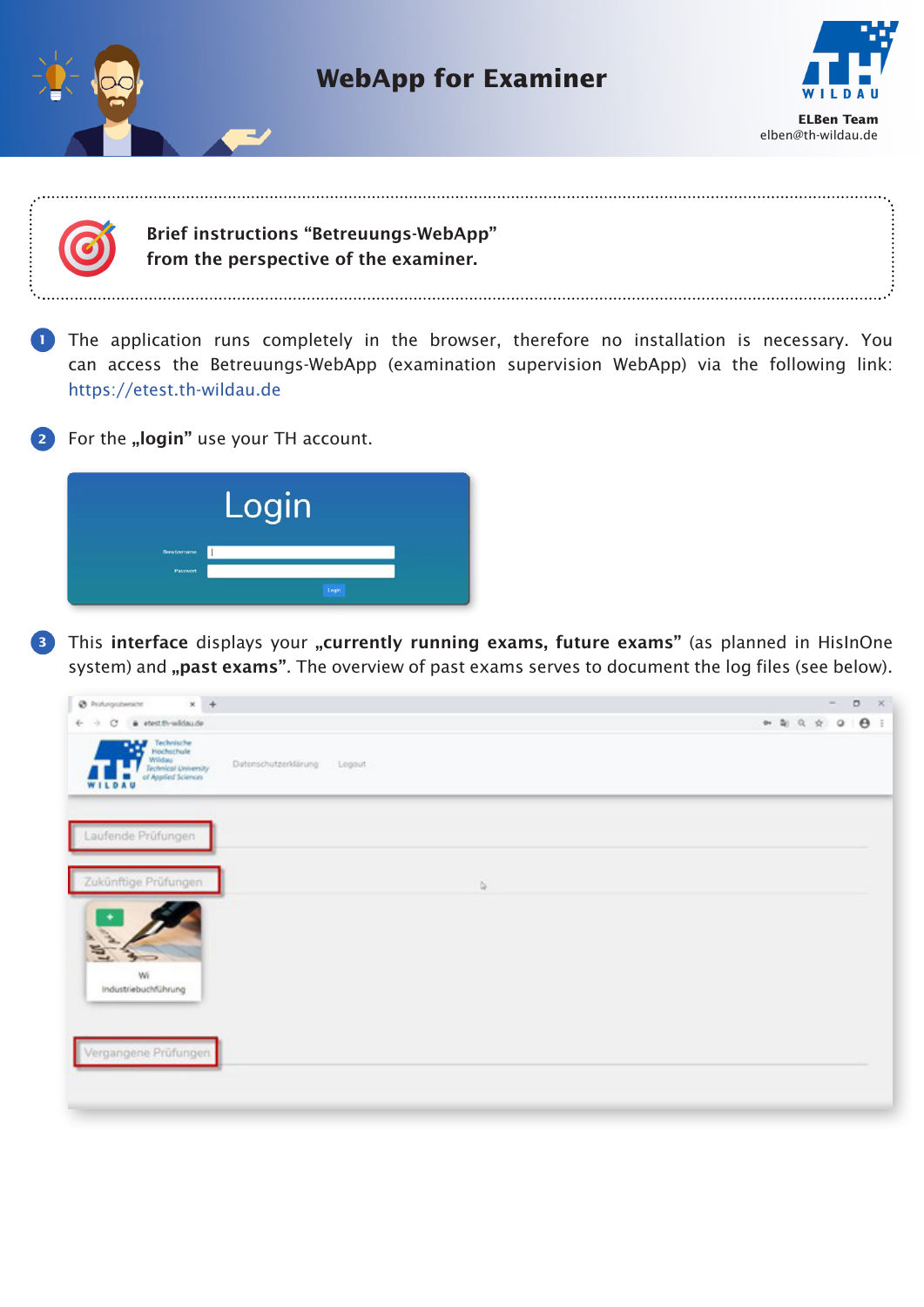4) By clicking on the green plus sign you can start "test exam sessions" to try out the procedure with your students. Test exam sessions are marked with a blue band "Test" (top right corner). The test exam session is valid for one hour. It cannot be started if the start of the actual exam is within this hour.



**5** You can create an examination session yourself using the blue button at the top right with the label "Prüfung anlegen" ("create exam"). After you have clicked on the button, the following window opens.



Now fill in the input mask with the module name, the module no. and the start and end date of the **6**test and then click on "Speichern" ("save"). You will then get the enrollment link that you can pass on to the students.

| Individuelle Prüfung |                  | ×                      |
|----------------------|------------------|------------------------|
| Bezeichnung          |                  |                        |
| Modul Nr.            |                  |                        |
| Startdatum           | 16.06.2021 18:00 |                        |
| Enddatum             | 16.06.2021 20:00 |                        |
|                      |                  | Speichern<br>Abbrechen |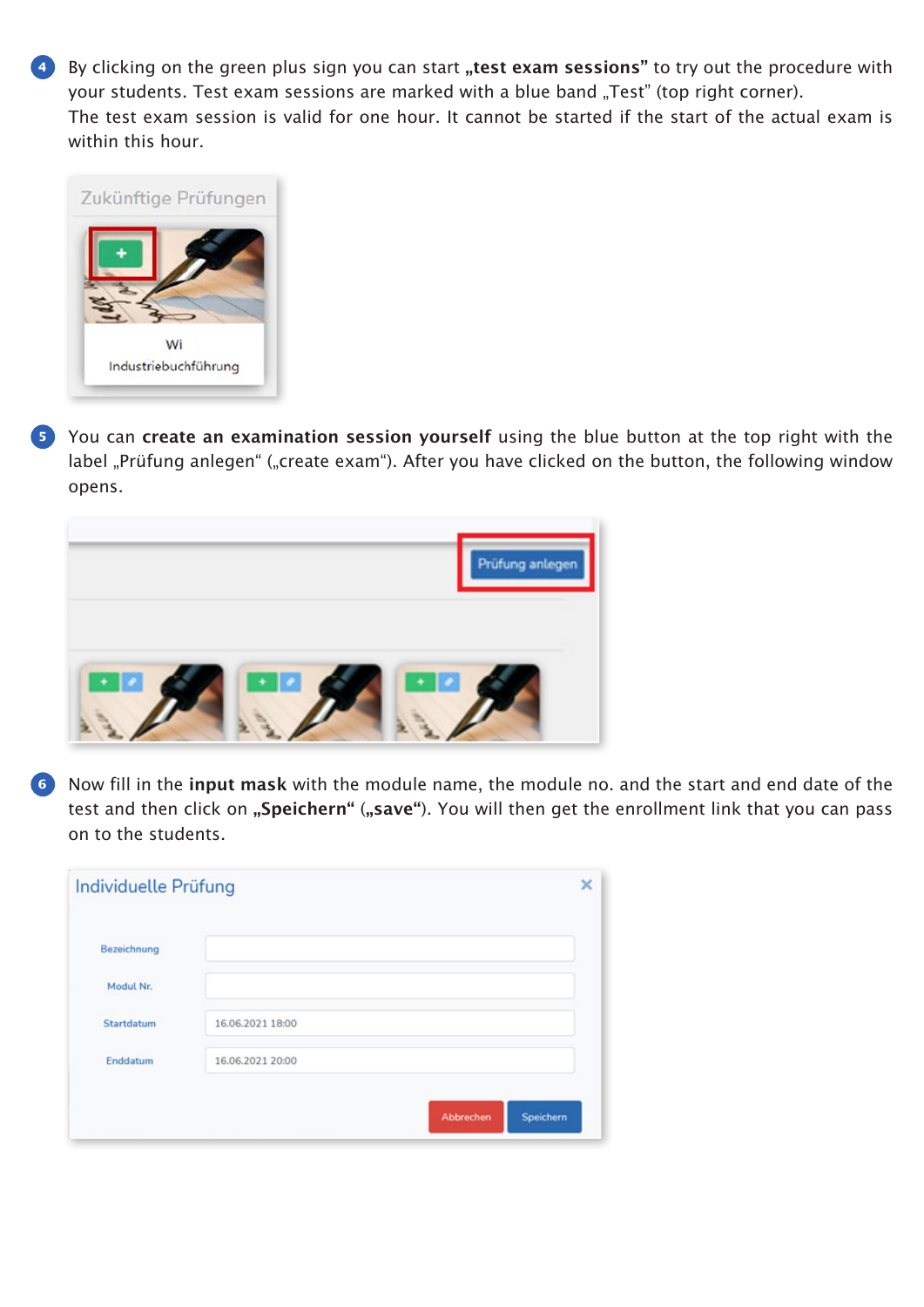**7** You can call up the "self-enrollment link" for an exam in the system at any time by clicking on the small blue button on the exam tile. This works for exams you have created as well as for exams imported from the HiSinOne system.



By clicking on the exam session you can access the "overview of the current examination". Students who have registered with the WebApp are displayed here. Using the filter function (top right button) you can choose whether you want to see all registered students (according to HisInOne) or those actually present. **8**



**9** If you click on the picture of a student, you will get to the "detail view". This is indicated to the student by an eye symbol.

Before the start of the exam ask the student to hold his/her identity card (or other official photo identification) in front of the camera so that you can confirm his/her identity (click on "Identität bestätigen"). Then ask the student to place the camera correctly and confirm the camera position (click on "Kameraposition bestätigen"). Each confirmation will be displayed to the student. You can then close the detail view and perform the process for the next student.

Note: You cannot communicate with students via the WebApp. Use the communication channels already provided for the exam (WebEx, BBB, ...).